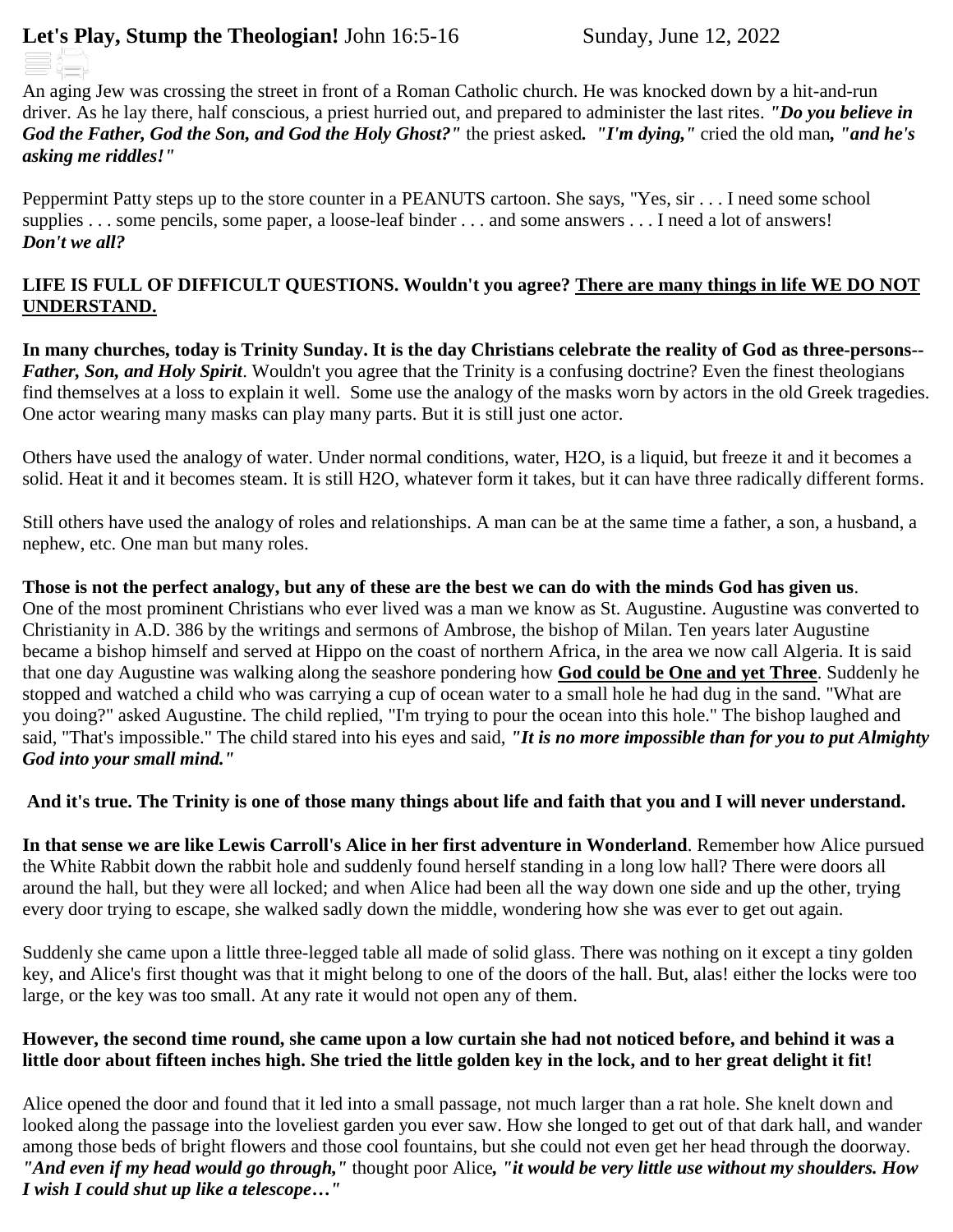It was then that she returned to the little table to find a bottle with a large paper label on it saying, **"DRINK ME."** Alice ventured to taste it, and finding it very nice, she very soon finished it off.

She wondered if it was having the desired effect. And so, it was indeed. She was now only ten inches high, and her face brightened up at the thought that she was now the right size for going through the little door into that lovely garden. First, however, she waited for a few minutes to see if she was going to shrink any further. She felt a little nervous about this; "for it might end, you know," Alice said to herself, "in my going out altogether, like a candle. I wonder what I should be like then?"

After a while, finding that nothing more happened, she decided on going into the garden at once. But alas for poor Alice! When she got to the door, she found she had forgotten the little golden key, and when she went back to the table for it, she found she could not possibly reach it. She could see it quite plainly through the glass, and she tried her best to climb up the table-legs, but it was too slippery; and when she had tired herself out with trying, the poor little thing sat down and cried.

**We can sympathize with Alice, can't we?** There are many secrets in life WE are just too SHORT SPIRITUALLY to reach the key for. Not only is it hard for us to reach and understand the challenging *"doctrine like the Trinity,"* but also ordinary matters like, *"why do good people suffer? Why is life sometimes so unfair? What is the purpose of aging? Why does God not make faith a little easier, etc.?*"

**THERE IS MUCH THAT NONE OF US CAN UNDERSTAND…** Having established that, however, there is a second thing to be said:

# **THE SECRET OF A SUCCESSFUL LIFE IS NOT JUST UNDERSTANDING IT AND ALL THAT LIFE PRESENTS…BUT PUTTING OUR TRUST IN GOD.**

**IT IS TRUE**… *We can either spend our lives being miserable about what does not make sense or we can live joyful lives based on TRUST IN GOD.* 

# **You and I may not be able to understand the mystery of God, the "THREE-IN-ONE" but WE can enjoy the incredible beauty of God the creator.**

I may not understand how the Bethlehem's babe *"can in the Godhead be,"* as the song says, but I can read with awe the life and teachings of Jesus of Nazareth. If anyone has ever lived closer to God than he, I'm certainly not aware of it. I may not understand all there is to understand about that Comforter that Jesus said he would send us, but there have been times when that **Comforter, the Holy Spirit, has enveloped me with love**. I don't have to understand God in three persons in order to experience the grandeur of what those three persons can mean in my life. **The secret of a successful life is not understanding but trust.**

Catherine Marshall, the author of many fine books including the bestseller, CHRISTY, and the widow of the well-known pastor Peter Marshall, was told during a routine physical checkup IN 1943 that she was infected with tuberculosis. It was a devastating blow! The doctors ordered her to bed twenty-four hours a day. There she waited. And waited. In her book BEYOND OUR SELVES Catherine notes that fifteen months later she had gained some fifteen pounds. Otherwise nothing was changed. The area of infection was as widespread as the beginning. Other specialists were consulted. They had no answers, and could only recommend more bed rest. **When Catherine and her husband Peter asked how long, the doctors replied that they had no idea.**

Writing in retrospect, Catherine described this time as (3) weary, endless years. Over and over she asked the question, *"Why, oh why do I have to lie here month after month? Why can't the doctors do something?"*

Yet it was during this time that Catherine learned many important spiritual lessons. She became keenly aware that there were no shortcuts. God alone was in charge. She learned to deal ruthlessly and fully with sin in her life. She committed her life completely to Jesus Christ as Lord during that time. The seeds of her ministry of writing were planted during this period of resting. She developed an increasingly strong faith in God's ability to heal. At first, she was told there was no